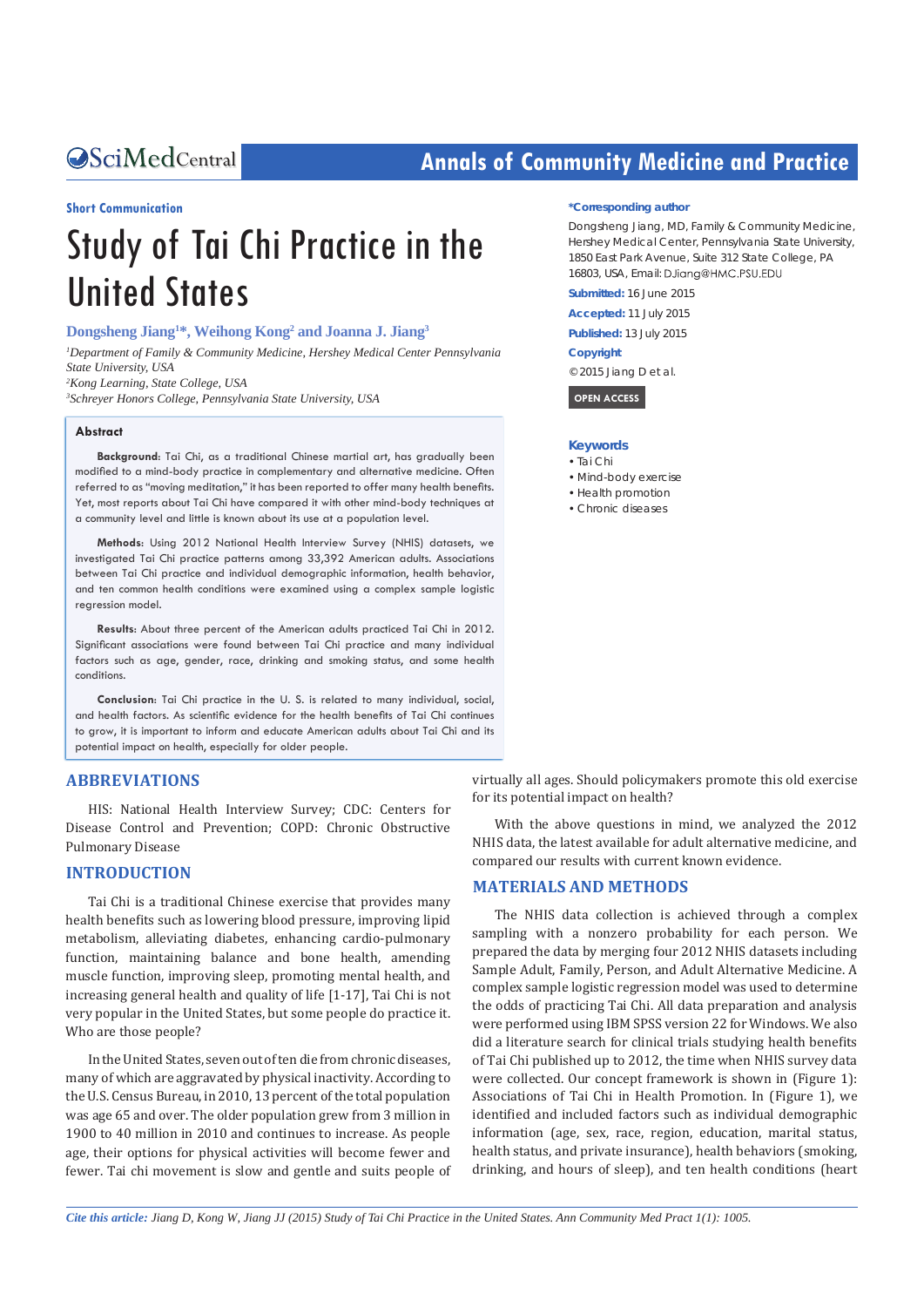

problems, diabetes, arthritis, COPD, stroke, asthma, hypertension, high cholesterol, depression, and fear/phobia).

#### **RESULTS**

Among a total of 33,392 people, about three percent (N=1,108) specified they had ever practiced Tai Chi.

As shown in (Table 1), practicing Tai Chi was not significantly associated with either self-reported health status or insurance status. However, Tai Chi users were less likely to be younger than 50 years old, more likely to live in the West region (OR 1.69, 95% CI 1.36-2.11), to have graduate education (OR 1.84, 95% CI 1.53- 2.21), to be female (OR 1.25, 95% CI 1.07-1.46), and unmarried (OR 1.26, 95% CI 1.07-1.49). In addition, Asians and people from multi-racial backgrounds were more likely to practice Tai Chi when compared with whites.

Out of the health behaviors studied, the length of sleep was not associated with the likelihood of practicing Tai Chi. Former smokers were 22% more likely to try Tai Chi than non-smokers. Both former and current drinkers were more likely to practice Tai Chi than abstainers.

In addition, people with certain health conditions were more likely to practice Tai Chi in this analysis. These conditions included heart problems (OR1.32, 95% CI 1.03-1.69), arthritis (OR 1.66, 95% CI 1.39-1.98), asthma (OR 1.22, 95% CI 1.01- 1.47), depression (OR 1.52, 95% CI 1.25-1.86), and fear/phobia (OR 1.41, 95% CI 1.04-1.92). Other common health conditions including high cholesterol, high blood pressure, stroke, COPD, and diabetes were not found to be associated with practicing Tai Chi.

# **DISCUSSION**

According to the CDC, as of 2012, about half of all adults had one or more chronic health conditions in the United States. Eightysix percent of all health care spending in 2010 was on people with one or more chronic medical conditions. However, even with the most advanced medical technology, current standard medical

treatments do not satisfy all medical needs of the chronically ill. For long-term health maintenance, integrative medicine such as Tai Chi can play a role.

In this study, we looked into Tai Chi practice in the United States to understand its use among American adults. Among the health conditions we investigated, we found that people with heart disease, arthritis, asthma, depression, and fear/phobia were more likely to practice Tai Chi, but people with diabetes, COPD, stroke, hypertension, and high cholesterol were not. Although existing scientific evidence indicates health benefits of Tai Chi in many different disorders, the associations may not predict any causal relationship either way. To find out the true relationship between Tai Chi practice and the improvement of certain chronic conditions, well designed randomized clinical trials are needed to evaluate the effect of Tai Chi on practitioners' health.

Although Tai Chi masters emphasize achieving peace through the body, mind, and respiratory adjustment, the precise physiological mechanisms of how Tai Chi works are still unclear. Many researchers have tried to study this. Geib and colleague have found changes in cytokine production following Tai Chi practice to reduce pain in some healthy Volunteers [18].

Janelsins *et al.,* have observed insulin stability and correlations of both decreased fat mass and increased fat-free mass with increased IL-6 and decreased IL-2 levels among breast cancer survivors who practiced Tai Chi [19]. Clinical trials show that practicing Tai Chi may be responsible for a significant increase in superoxide dismutase activity and total antioxidant status concentration; these are linked to the improvement of periodontal disease in older adults [20], and reduced cellular inflammatory responses and reduced expression of genes encoding proinflammatory mediators among breast cancer survivors [21], Hence, the physiological mechanisms of Tai Chi may be person and health status specific.

This study did not find self-reported health status predicting Tai Chi use despite the fact that clinical evidence has shown health benefits of Tai Chi use for the pre-frail elderly, [12] or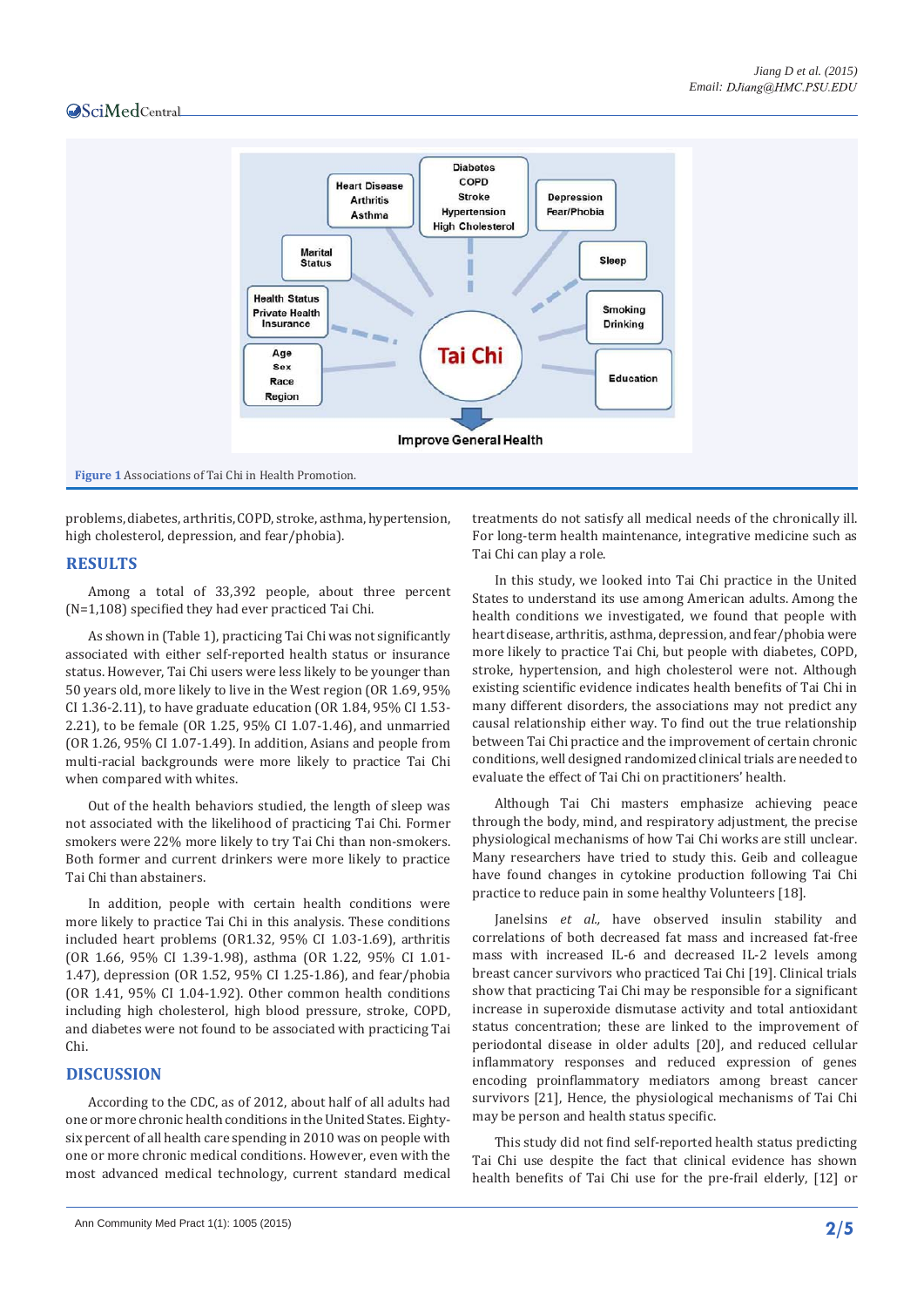| Table 1: Prevalence and Adjusted Odds Ratios of Tai Chi Practice among American Adults in 2012. |                       |                                |                             |                             |                    |  |  |
|-------------------------------------------------------------------------------------------------|-----------------------|--------------------------------|-----------------------------|-----------------------------|--------------------|--|--|
|                                                                                                 |                       | Total (N=33,397),<br>% (95%CI) | Yes (N=1,108), %<br>(95%CI) | No (N=32,289), %<br>(95%CI) | Odds Ratio (95%CI) |  |  |
| Age                                                                                             | $30$                  | 19.2(18.4,20.0)                | 12.6(10.5,15.2)             | 19.4(18.7,20.2)             | 0.59(0.44, 0.79)   |  |  |
|                                                                                                 | 30-39                 | 16.6(16.0,17.1)                | 15.1(12.8, 17.7)            | 16.6(16.1, 17.2)            | 0.73(0.56, 0.96)   |  |  |
|                                                                                                 | 40-49                 | 16.4(15.9,16.9)                | 14.7(12.5,17.2)             | 16.4(16.0,16.9)             | 0.77(0.60, 0.99)   |  |  |
|                                                                                                 | 50-59                 | 17.5(17.0, 18.1)               | 20.8(18.3,23.7)             | 17.4(16.9,18.0)             | 0.96(0.78, 1.18)   |  |  |
|                                                                                                 | $60+$                 | 30.3(29.6,31.0)                | 36.8(33.4,40.3)             | 30.1(29.4,30.8)             | $\mathbf{1}$       |  |  |
| Sex                                                                                             | Male                  | 45.3(44.7,46.0)                | 38.1(34.8,41.5)             | 45.6(44.9,46.3)             | $\mathbf{1}$       |  |  |
|                                                                                                 | Female                | 54.7(54.0,55.3)                | 61.9(58.5,65.2)             | 54.4(53.7,55.1)             | 1.25(1.07, 1.46)   |  |  |
| Race                                                                                            | White                 | 80.6(79.9,81.2)                | 80.3(77.5,82.9)             | 80.6(79.9,81.2)             | $\mathbf{1}$       |  |  |
|                                                                                                 | Black                 | 12.5(12.0,13.0)                | 9.3(7.5, 11.5)              | 12.6(12.1,13.1)             | 0.99(0.77, 1.29)   |  |  |
|                                                                                                 | <b>AIAN</b>           | 0.8(0.6, 0.9)                  | 0.9(0.5, 1.7)               | 0.8(0.6, 0.9)               | 1.22(0.62,2.37)    |  |  |
|                                                                                                 | Asian                 | 4.5(4.3, 4.8)                  | 6.3(4.8, 8.0)               | 4.5(4.2, 4.7)               | 1.56(1.14, 2.15)   |  |  |
|                                                                                                 | Multi                 | 1.7(1.5,1.9)                   | 3.2(2.3, 4.5)               | 1.6(1.5, 1.8)               | 1.77(1.17, 2.67)   |  |  |
| Region                                                                                          | Northeast             | 17.7(16.9,18.6)                | 17.3(14.4,20.7)             | 17.8(17.0,18.6)             | $\mathbf{1}$       |  |  |
|                                                                                                 | Midwest               | 23.7(22.8,24.6)                | 20.1(17.3,23.3)             | 23.8(22.9,24.7)             | 0.88(0.68, 1.14)   |  |  |
|                                                                                                 | South                 | 36.9(35.9,37.9)                | 26.4(23.3,29.7)             | 37.3(36.3,38.3)             | 0.82(0.66, 1.02)   |  |  |
|                                                                                                 | West                  | 21.7(20.9.22.6)                | 36.2(32.8,39.7)             | 21.2(20.3,22.1)             | 1.69(1.36, 2.11)   |  |  |
| Education                                                                                       | ≤High School          | 39.2(38.4,40.0)                | 14.7(12.5,17.3)             | 40.1(39.2,40.9)             | 0.30(0.24, 0.37)   |  |  |
|                                                                                                 | College Level         | 50.4(49.6,51.2)                | 62.4(59.1,65.5)             | 50.0(49.1,50.8)             | $\mathbf{1}$       |  |  |
|                                                                                                 | ≥Graduate School      | 10.4(9.9, 10.9)                | 22.9(20.2,25.8)             | 10.0(9.5, 10.5)             | 1.84(1.53, 2.21)   |  |  |
| Income                                                                                          | $<$ 35,000            | 40.8(39.8,41.8)                | 37.4(34.2,40.7)             | 40.9(39.9,41.9)             | $\mathbf{1}$       |  |  |
|                                                                                                 | 35,000-74,999         | 31.1(30.4,31.8)                | 31.7(28.7,34.8)             | 31.1(30.4,31.8)             | 0.88(0.72, 1.06)   |  |  |
|                                                                                                 | >75,000               | 28.1(27.2,29.0)                | 30.9(27.9,34.1)             | 28.0(27.1,28.9)             | 0.79(0.63, 1.00)   |  |  |
| <b>Marital Status</b>                                                                           | Married               | 43.9(43.0,44.7)                | 38.7(35.5,42.0)             | 44.0(43.2,44.9)             | $\mathbf{1}$       |  |  |
|                                                                                                 | Not Married           | 56.1(55.3,57.0)                | 61.3(58.0,64.5)             | 56.0(55.1,56.8)             | 1.26(1.07, 1.49)   |  |  |
| <b>Health Status</b>                                                                            | Good/Excellent        | 86.2(85.7,86.6)                | 87.2(84.7,89.4)             | 86.1(85.7,86.6)             | $\mathbf{1}$       |  |  |
|                                                                                                 | Fair/Poor             | 13.8(13.4,14.3)                | 12.8(10.6,15.3)             | 13.9(13.4,14.3)             | 0.80(0.62, 1.04)   |  |  |
| Private Insurance                                                                               | Yes                   | 61.5(60.7, 62.3)               | 64.2(60.5,67.8)             | 61.4(60.6,62.2)             | 0.93(0.77, 1.13)   |  |  |
|                                                                                                 | No                    | 38.5(37.7,39.3)                | 35.8(32.2,39.5)             | 38.6(37.8,39.4)             | $\mathbf{1}$       |  |  |
| Sleep                                                                                           | <7Hours               | 29.8(29.2,30.4)                | 33.4(30.5,36.3)             | 29.7(29.1,30.3)             | 1.12(0.97, 1.30)   |  |  |
|                                                                                                 | 7-9Hours              | 66.2(65.6,66.8)                | 63.6(60.4,66.8)             | 66.3(65.6,66.9)             | $\mathbf{1}$       |  |  |
|                                                                                                 | $\geq$ 10Hours        | 4.0(3.8, 4.3)                  | 3.0(1.9, 4.7)               | 4.1(3.8, 4.3)               | 0.91(0.55, 1.48)   |  |  |
| Drinking                                                                                        | Former Drinker        | 15.3(14.8,15.8)                | 14.5(12.3,17.0)             | 15.3(14.8,15.9)             | 1.88(1.40, 2.53)   |  |  |
|                                                                                                 | Current Drinker       | 64.9(64.2,65.7)                | 76.9(73.8,79.8)             | 64.5(63.7,65.2)             | 2.48(1.91,3.22)    |  |  |
|                                                                                                 | Never Drink           | 19.8(19.1,20.4)                | 8.5(6.9, 10.5)              | 20.2(19.5,20.8)             | $\mathbf{1}$       |  |  |
| Smoking                                                                                         | Former Smoker         | 23.4(22.8,23.9)                | 31.2(28.1,34.4)             | 23.1(22.5,23.6)             | 1.22(1.01, 1.47)   |  |  |
|                                                                                                 | <b>Current Smoker</b> | 18.7(18.2,19.3)                | 15.6(13.3, 18.1)            | 18.8(18.3,19.4)             | 0.96(0.76, 1.21)   |  |  |
|                                                                                                 | Never Smoke           | 57.9(57.2,58.6)                | 53.3(49.8,56.8)             | 58.1(57.4,58.8)             | $\mathbf{1}$       |  |  |
| <b>Heart Disease</b>                                                                            | Yes                   | 7.6(7.3, 8.0)                  | 11.7(9.5, 14.3)             | 7.5(7.2, 7.8)               | 1.32(1.03, 1.69)   |  |  |
|                                                                                                 | No                    | 92.4(92.0,92.7)                | 88.3(85.7,90.5)             | 92.5(92.2,92.8)             | $\mathbf{1}$       |  |  |
| Diabetes                                                                                        | Yes                   | 11.0(10.7, 11.4)               | 10.9(9.1, 13.1)             | 11.1(10.7, 11.5)            | 0.88(0.67, 1.16)   |  |  |
|                                                                                                 | No                    | 89.0(88.6,89.3)                | 89.1(86.9,90.9)             | 88.9(88.5,89.3)             | $\mathbf{1}$       |  |  |
| Arthritis                                                                                       | Yes                   | 24.3(23.7,24.9)                | 37.5(34.4,40.7)             | 23.8(23.2,24.4)             | 1.66(1.39,1.98)    |  |  |
|                                                                                                 | No                    | 75.7(75.1,76.3)                | 62.5(59.3,65.6)             | 76.2(75.6,76.8)             | $\mathbf{1}$       |  |  |
| COPD                                                                                            | Yes                   | 3.3(3.0,3.5)                   | 4.1(2.8,6.0)                | 3.2(3.0, 3.5)               | 0.89(0.56, 1.41)   |  |  |
|                                                                                                 | No                    | 96.7(96.5,97.0)                | 95.9(94.0,97.2)             | 96.8(96.5,97.0)             | $\mathbf{1}$       |  |  |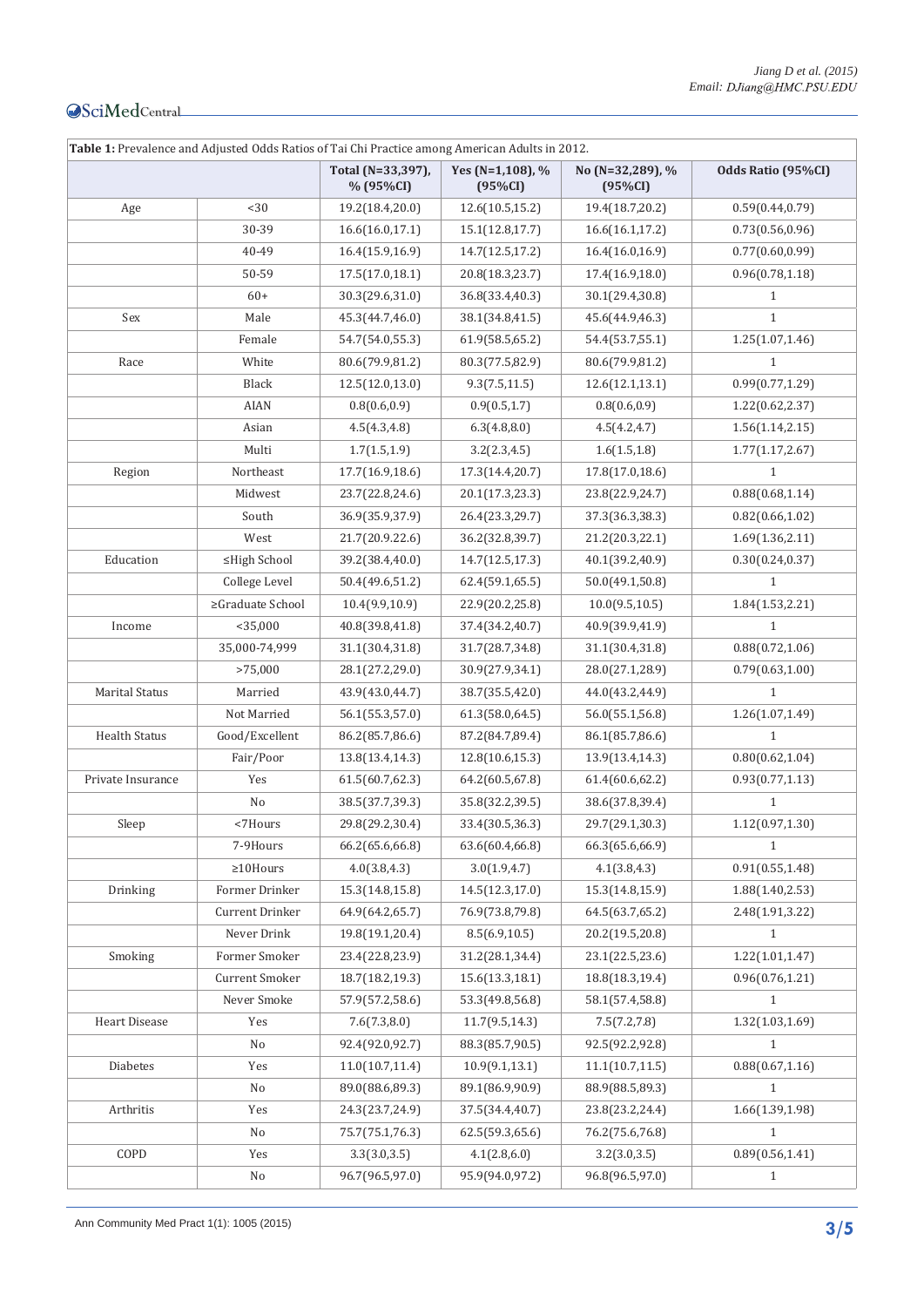| Stroke                                                            | Yes            | 3.1(2.9,3.3)     | 3.5(2.4, 5.3)   | 3.1(2.9, 3.3)    | 0.96(0.60, 1.53) |
|-------------------------------------------------------------------|----------------|------------------|-----------------|------------------|------------------|
|                                                                   | N <sub>0</sub> | 96.9(96.7,97.1)  | 96.5(94.8,97.6) | 96.9(96.7,97.1)  |                  |
| Asthma                                                            | Yes            | 12.7(12.3, 13.2) | 17.5(15.2,20.0) | 12.6(12.1, 13.0) | 1.22(1.01, 1.47) |
|                                                                   | N <sub>0</sub> | 87.3(86.8,87.7)  | 82.5(80.0,84.8) | 87.4(87.0,87.9)  |                  |
| Hypertension                                                      | Yes            | 32.4(31.8,33.1)  | 35.8(32.6,39.2) | 32.3(31.6,33.0)  | 1.03(0.86, 1.22) |
|                                                                   | No             | 67.6(66.9,68.2)  | 64.2(60.8,67.4) | 67.7(67.0,68.4)  |                  |
| High Cholesterol                                                  | Yes            | 28.0(27.4,28.6)  | 34.0(30.8,37.4) | 27.8(27.2,28.4)  | 0.98(0.82, 1.18) |
|                                                                   | N <sub>0</sub> | 72.0(71.4,72.6)  | 66.0(62.6,69.2) | 72.2(71.6,72.8)  |                  |
| Depression                                                        | Yes            | 15.4(14.9,15.9)  | 25.5(22.6,28.5) | 15.0(14.6, 15.5) | 1.52(1.25, 1.86) |
|                                                                   | N <sub>o</sub> | 84.6(84.1,85.1)  | 74.5(71.5,77.4) | 85.0(84.5,85.4)  |                  |
| Fear/Phobia                                                       | Yes            | 5.4(5.1, 5.7)    | 9.2(7.3, 11.6)  | 5.3(5.0, 5.6)    | 1.41(1.04, 1.92) |
|                                                                   | No             | 94.6(94.3,94.9)  | 90.8(88.4,92.7) | 94.7(94.4,95.0)  |                  |
| <b>Abbreviations:</b> COPD: Chronic Obstructive Pulmonary Disease |                |                  |                 |                  |                  |

the transitionally frail [13,15]. We did not find that people with fair or poor health status were more likely to practice Tai Chi in the United States in 2012. Several factors may contribute to this. Sicker patients may perceive Tai Chi as a strenuous physical activity as it may appear to be. Another factor is that Tai Chi classes may not be easily accessible. It is also possible that once people reach a frail status, they may become more and more dependent on current standard medical treatment as it often promises a quick fix.

Moreover, education plays a significant role in practicing Tai Chi in this study. Compared with people with a college education, people who have less than a high school education were 70% less likely to use Tai Chi, but people with graduate degrees were 84% more likely to practice. Higher education may enhance many aspects of people's decision making from gathering health information to attempting new ways for health improvement. Future research may investigate associations between education level and people's likelihood to try new things for health maintenance.

Our study also has several limitations. First, our results relied on a self-reported survey that may involve recall bias and inaccuracy. Second, Tai Chi has many styles and different ways of practice. Its effects are inevitably associated with practice duration, intensity, level of mastery, commitment, and willingness to change other aspects of life. Moreover, practicing Tai Chi as a group offers an opportunity to socialize. If driven by different purposes and practicing in different environment, people may receive different health benefits. Unfortunately, the current survey data did not provide these important factors for analysis. Future studies should incorporate these factors and evaluate their effects on health in a more culture and technique conscious manner.

This study may not provide sufficient evidence to launch a public health campaign to promote Tai Chi; however, it reveals more details about current Tai Chi practice and health condition associations. It encourages us to further explore Tai Chi's potential as a beneficial mind-body exercise. Better designed clinical trials will help us to understand what Tai Chi can do for our health.

# **CONCLUSION**

Tai Chi practice in the U. S. is related to many individual, social, and health factors. As the U.S. population is aging and becoming increasingly inactive, [22] older people have fewer and fewer options for physical exercise. Here, we propose both indepth research regarding how Tai Chi works, and public health education programs to increase awareness and access of Tai Chi, which may become a game changer for many people.

# **REFERENCES**

- 1. [Chyu MC, James CR, Sawyer SF, Brismée JM, Xu KT, Poklikuha G, et](http://www.ncbi.nlm.nih.gov/pubmed/20702512)  [al. Effects of tai chi exercise on posturography, gait, physical function](http://www.ncbi.nlm.nih.gov/pubmed/20702512)  [and quality of life in postmenopausal women with osteopaenia: a](http://www.ncbi.nlm.nih.gov/pubmed/20702512)  [randomized clinical study. Clin Rehabil. 2010; 24: 1080-1090.](http://www.ncbi.nlm.nih.gov/pubmed/20702512)
- 2. [Tousignant M, Corriveau H, Roy PM, Desrosiers J, Dubuc N, Hébert R.](http://www.ncbi.nlm.nih.gov/pubmed/23167499)  [Efficacy of supervised Tai Chi exercises versus conventional physical](http://www.ncbi.nlm.nih.gov/pubmed/23167499)  [therapy exercises in fall prevention for frail older adults: a randomized](http://www.ncbi.nlm.nih.gov/pubmed/23167499)  [controlled trial. Disabil Rehabil. 2013; 35: 1429-1435.](http://www.ncbi.nlm.nih.gov/pubmed/23167499)
- 3. [Maciaszek J, Osinski W. Effect of Tai Chi on body balance: randomized](http://www.ncbi.nlm.nih.gov/pubmed/22419420)  [controlled trial in elderly men with dizziness. Am J Chin Med. 2012;](http://www.ncbi.nlm.nih.gov/pubmed/22419420)  [40: 245-253.](http://www.ncbi.nlm.nih.gov/pubmed/22419420)
- 4. [Uhlig T, Fongen C, Steen E, Christie A, Ødegård S. Exploring Tai Chi](http://www.ncbi.nlm.nih.gov/pubmed/20205741)  [in rheumatoid arthritis: a quantitative and qualitative study. BMC](http://www.ncbi.nlm.nih.gov/pubmed/20205741)  [Musculoskelet Disord. 2010; 11: 43.](http://www.ncbi.nlm.nih.gov/pubmed/20205741)
- 5. [Song R, Roberts BL, Lee EO, Lam P, Bae SC. A randomized study of the](http://www.ncbi.nlm.nih.gov/pubmed/20192907)  [effects of t'ai chi on muscle strength, bone mineral density, and fear of](http://www.ncbi.nlm.nih.gov/pubmed/20192907)  falling in women with osteoarthritis. J Altern Complement Med. 2010; [16: 227-233.](http://www.ncbi.nlm.nih.gov/pubmed/20192907)
- 6. [Ni GX, Song L, Yu B, Huang CH, Lin JH. Tai chi improves physical](http://www.ncbi.nlm.nih.gov/pubmed/20130482)  [function in older Chinese women with knee osteoarthritis. J Clin](http://www.ncbi.nlm.nih.gov/pubmed/20130482)  [Rheumatol. 2010; 16: 64-67.](http://www.ncbi.nlm.nih.gov/pubmed/20130482)
- 7. [Barbat-Artigas S, Filion ME, Dupontgand S, Karelis AD, Aubertin-](http://www.ncbi.nlm.nih.gov/pubmed/21555960)[Leheudre M. Effects of tai chi training in dynapenic and nondynapenic](http://www.ncbi.nlm.nih.gov/pubmed/21555960)  [postmenopausal women. Menopause. 2011; 18: 974-979.](http://www.ncbi.nlm.nih.gov/pubmed/21555960)
- 8. [Sprod LK, Janelsins MC, Palesh OG, Carroll JK, Heckler CE, Peppone](http://www.ncbi.nlm.nih.gov/pubmed/22160628)  [LJ, et al. Health-related quality of life and biomarkers in breast cancer](http://www.ncbi.nlm.nih.gov/pubmed/22160628)  [survivors participating in tai chi chuan. J Cancer Surviv. 2012; 6: 146-](http://www.ncbi.nlm.nih.gov/pubmed/22160628) [154.](http://www.ncbi.nlm.nih.gov/pubmed/22160628)
- 9. [Yeh GY, McCarthy EP, Wayne PM, Stevenson LW, Wood MJ, Forman](http://www.ncbi.nlm.nih.gov/pubmed/21518942)  [D, et al. Tai chi exercise in patients with chronic heart failure: a](http://www.ncbi.nlm.nih.gov/pubmed/21518942)  [randomized clinical trial. Arch Intern Med. 2011; 171: 750-757.](http://www.ncbi.nlm.nih.gov/pubmed/21518942)